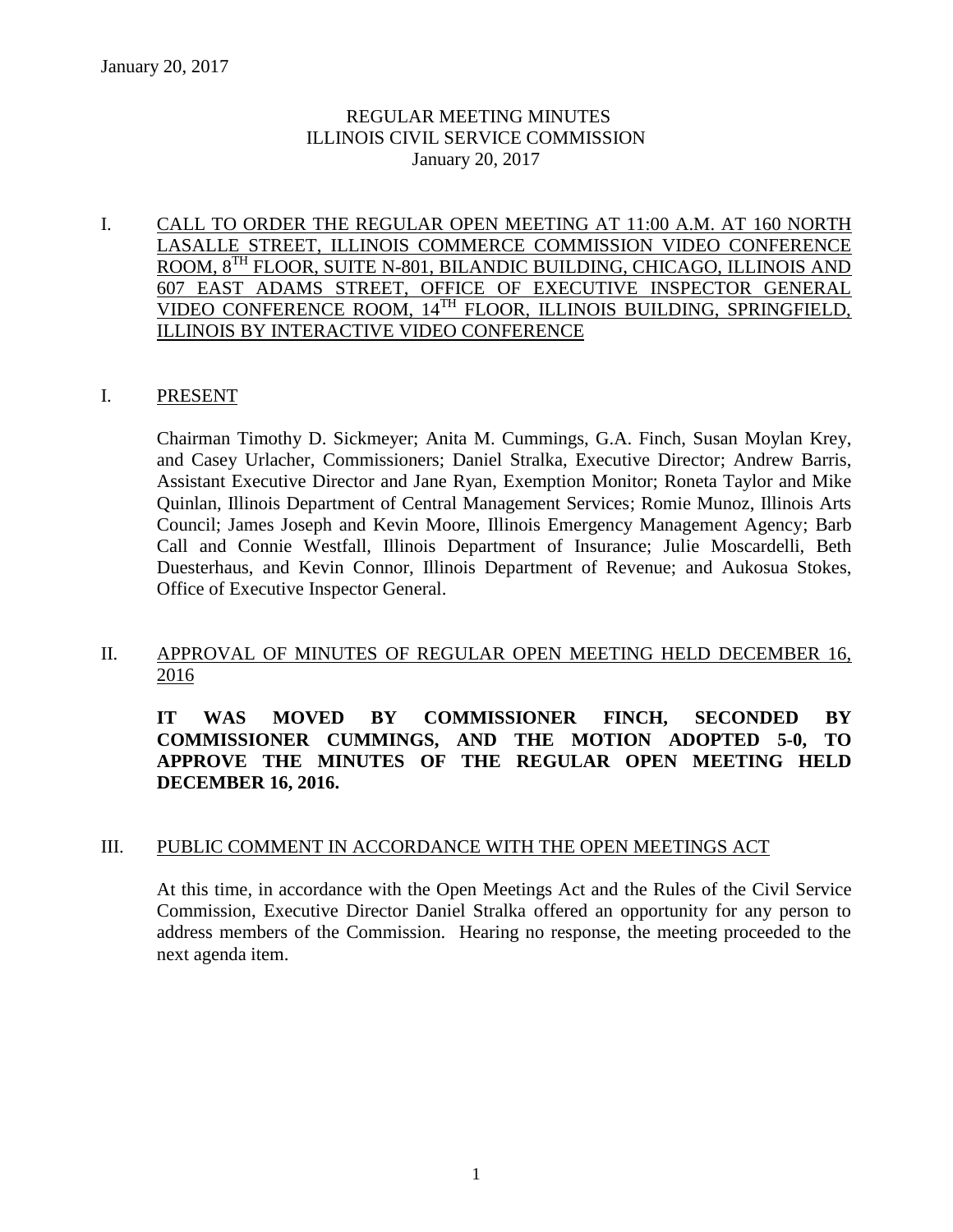#### IV. EXEMPTIONS UNDER SECTION 4d(3) OF THE PERSONNEL CODE

# A. Report on Exempt Positions from Department of Central Management Services

|               | Total     | Number of Exempt |
|---------------|-----------|------------------|
| <u>Agency</u> | Employees | Positions        |
|               |           |                  |
|               |           |                  |
|               |           |                  |
|               |           |                  |
|               |           |                  |
|               |           |                  |
|               |           |                  |
|               |           |                  |
|               |           |                  |
|               |           |                  |
|               |           |                  |
|               |           |                  |
|               |           |                  |
|               |           |                  |
|               |           |                  |
|               |           |                  |
|               |           |                  |
|               |           |                  |
|               |           |                  |
|               |           |                  |
|               |           |                  |
|               |           |                  |
|               |           |                  |
|               |           |                  |
|               |           |                  |
|               |           |                  |
|               |           |                  |
|               |           |                  |
|               |           |                  |
|               |           |                  |
|               |           |                  |
|               |           |                  |
|               |           |                  |
|               |           |                  |
|               |           |                  |
|               |           |                  |
|               |           |                  |
|               |           |                  |
|               |           |                  |
|               |           |                  |
|               |           |                  |
|               |           |                  |
|               |           |                  |
|               |           |                  |
|               |           |                  |
|               |           |                  |
|               |           |                  |
|               |           |                  |
|               |           |                  |
|               |           |                  |
|               |           |                  |
|               |           |                  |
|               |           |                  |
|               |           |                  |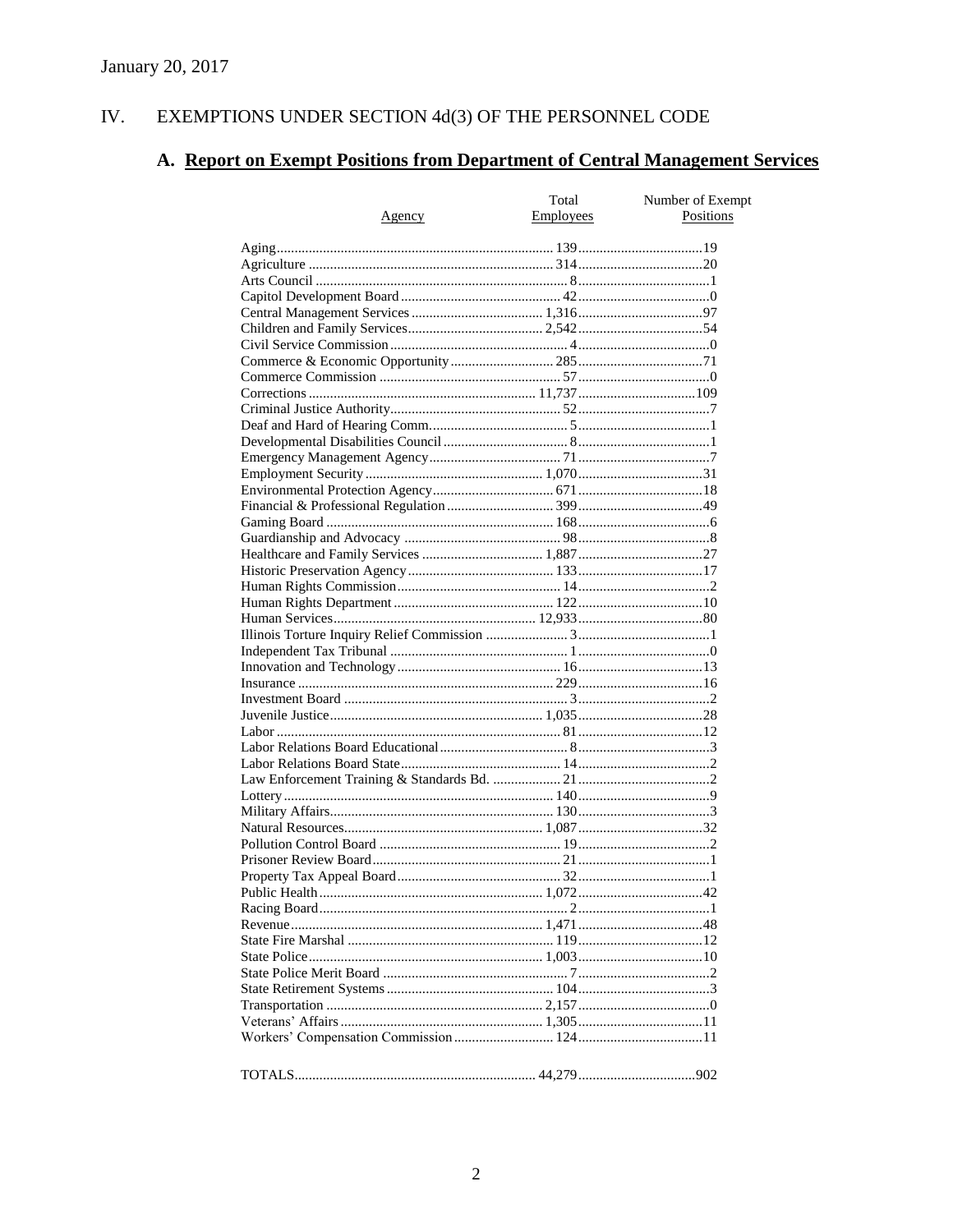#### **B. Governing Rule – Section 1.142 Jurisdiction B Exemptions**

- a) The Civil Service Commission shall exercise its judgment when determining whether a position qualifies for exemption from Jurisdiction B under Section 4d(3) of the Personnel Code. The Commission will consider any or all of the following factors inherent in the position and any other factors deemed relevant to the request for exemption:
	- 1) The amount and scope of principal policy making authority;
	- 2) The amount and scope of principal policy administering authority;
	- 3) The amount of independent authority to represent the agency, board or commission to individuals, legislators, organizations or other agencies relative to programmatic responsibilities;
	- 4) The capability to bind the agency, board or commission to a course of action;
	- 5) The nature of the program for which the position has principal policy responsibility;
	- 6) The placement of the position on the organizational chart of the agency, board or commission;
	- 7) The mission, size and geographical scope of the organizational entity or program within the agency, board or commission to which the position is allocated or detailed.
- b) The Commission may, upon its own action after 30 days notice to the Director of Central Management Services or upon the recommendation of the Director of the Department of Central Management Services, rescind the exemption of any position that no longer meets the requirements for exemption set forth in subsection (a). However, rescission of an exemption shall be approved after the Commission has determined that an adequate level of managerial control exists in exempt status that will insure responsive and accountable administrative control of the programs of the agency, board or commission.
- c) For all positions currently exempt by action of the Commission, the Director of Central Management Services shall inform the Commission promptly in writing of all changes in essential functions, reporting structure, working title, work location, position title, position number or specialized knowledge, skills, abilities, licensure or certification.
- d) Prior to granting an exemption from Jurisdiction B under Section 4d(3) of the Personnel Code, the Commission will notify the incumbent of the position, if any, of its proposed action. The incumbent may appear at the Commission meeting at which action is to be taken and present objections to the exemption request.

(Source: Amended at 34 Ill. Reg. 3485, effective March 3, 2010)

\* \* \*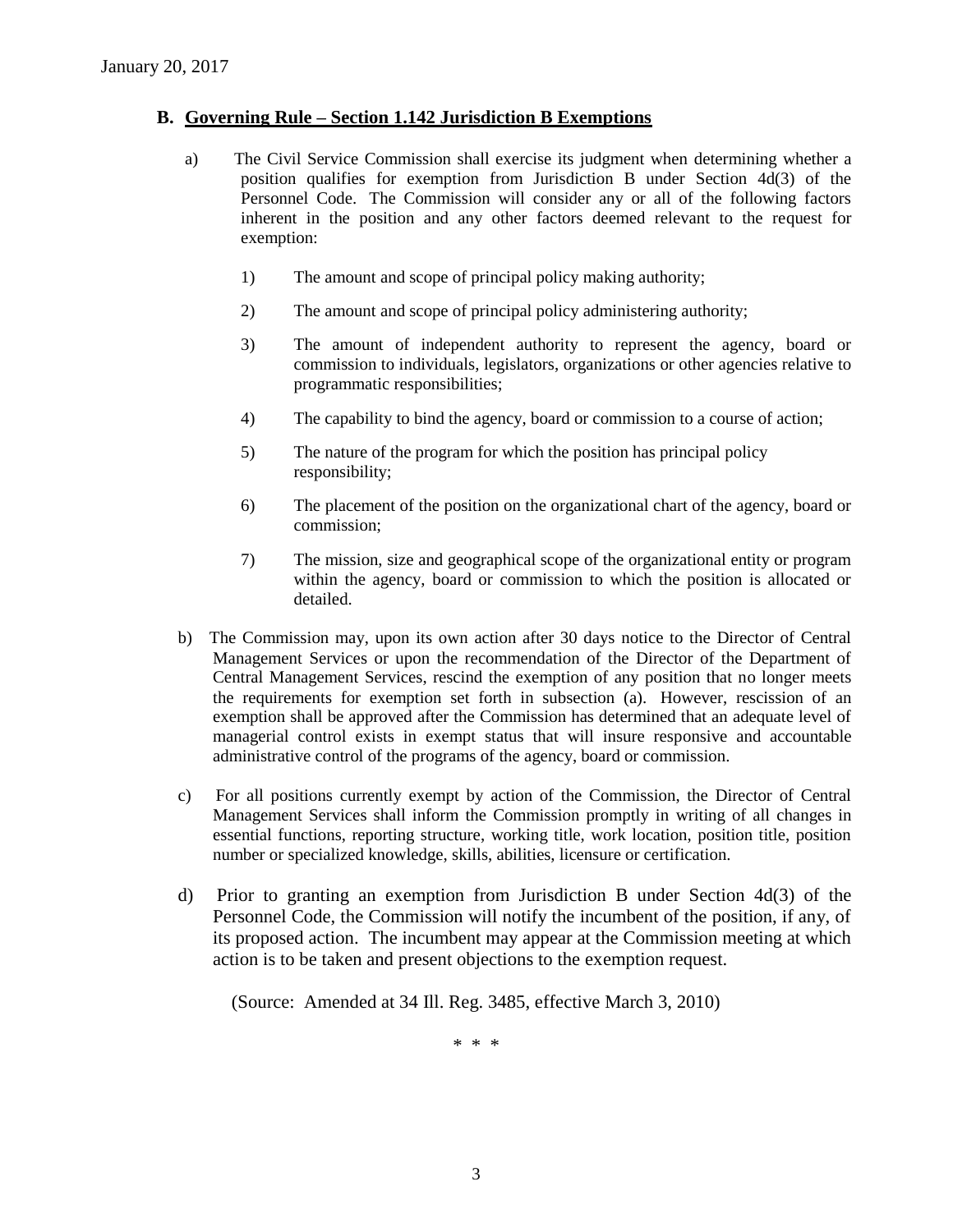### **C. Requests for 4d(3) Exemption**

Exemption Monitor Jane Ryan reported the following:

- $\triangleright$  Item C is a request from the Department of Revenue (DOR) for a Chief Disclosure Officer reporting to the Assistant Director of Revenue who reports to the Director. The Internal Revenue Service (IRS) has strict regulations [Internal Revenue Code Section  $6103(p)(4)$ ] regarding the release of and access to taxpayer information which require a chief liaison responsible for any security breaches or unauthorized disclosures. These regulations cover both electronic data and physical access. The Chief Disclosure Officer will be responsible for policies regarding dissemination and exchange of tax information, establishing tax information sharing agreements, restricting access to information, content of security training provided to employees, and ensuring that the information is used and destroyed as required by the IRS. The position previously responsible for this function included significant responsibilities for IT functions and security so that position is now allocated to the Department of Innovation and Technology (DoIT). The new position will fulfill DOR's compliance responsibilities to the IRS. Based on this information, Staff recommended approval of this request. Kevin Conner and Julie Moscardelli (DOR) agreed with the presentation.
- $\triangleright$  Item D is a request from Central Management Services (CMS) for a Deputy Director of the Illinois Office of Communication and Information reporting to the Chief Administrative Officer which reports to the Director. The position was rescinded in December as part of the overall restructuring of Media Administrators but CMS was left without their own media position. This reinstates the previous exemption with responsibilities for policies controlling media relations but now exclusive to CMS. This appears to have been an oversight and the exemption was recommended for approval. Executive Director Stralka added that though this position is entitled the Deputy Director of the IOCI, its responsibilities are limited to CMS. Roneta Taylor (CMS) concurred with the presentation.
- $\triangleright$  Item E is a request from the Illinois Emergency Management Agency (IEMA) for a Statewide Interoperability Coordinator which reports to the Director. The National Emergency Communications Plan developed by the U. S. Department of Homeland Security requires every state to have a single point of contact for interoperable emergency communications. The position will be responsible for the implementation and updating of the Statewide Communication Interoperability Plan (SCIP) working with multiple agencies enabling statewide public interoperability to ensure emergency readiness. Responsibilities include development of strategic plans, goals, and initiatives; performance measures; evaluations of technical resources, training, and exercises; and budgets to ensure that the SCIP remains operational throughout all levels of government. The position will also serve a leadership role with the Illinois Terrorism Task Force (ITTF) Communications Committee and the Statewide Interoperability Executive Committee. The Chairman of the ITTF is also an exempt position with IEMA but assurances have been made that additional exemption requests regarding ITTF responsibilities are not anticipated. These responsibilities had previously been handled through a contractual employee but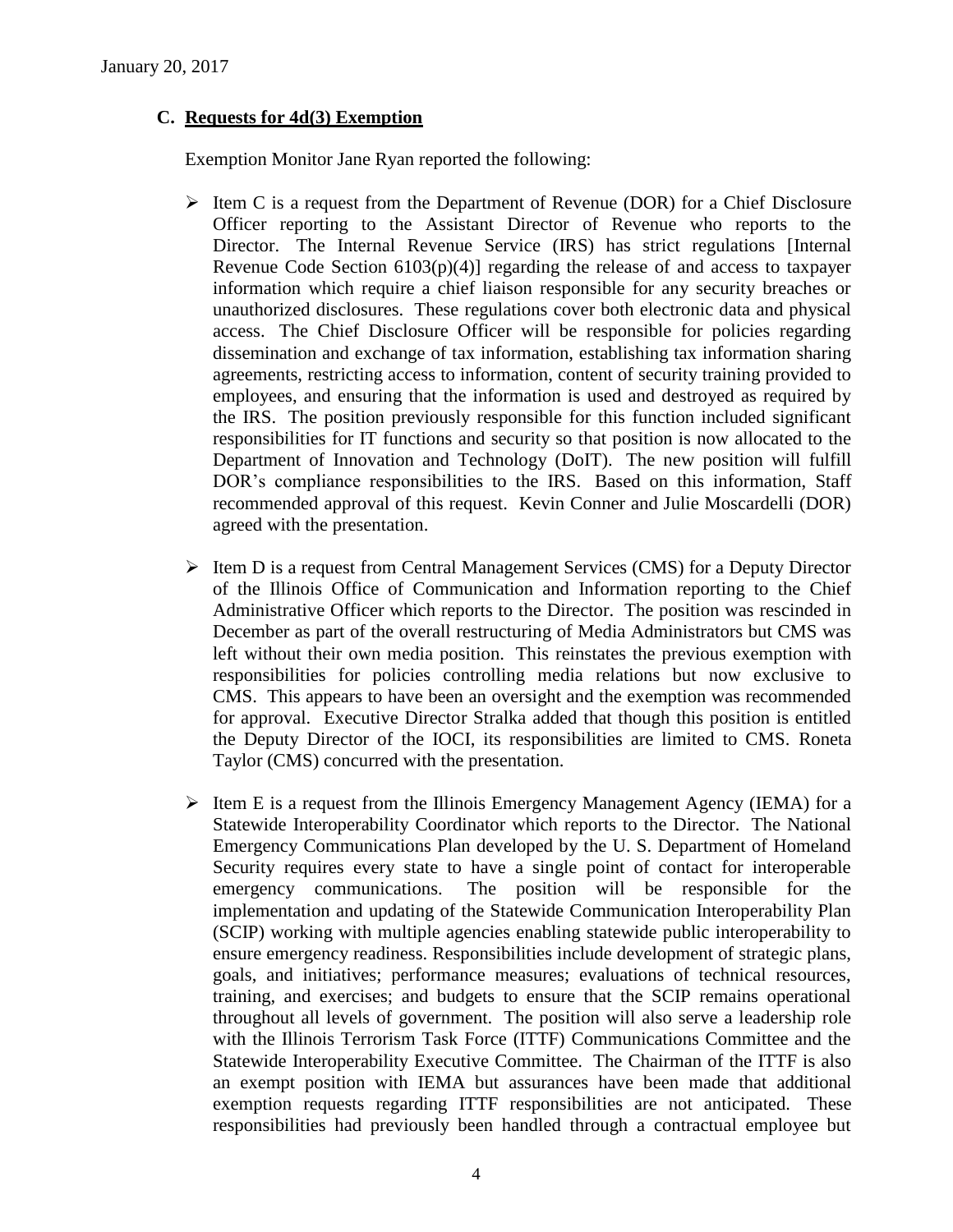IEMA believes these critical responsibilities are better assigned to a full-time employee. Based upon the responsibilities described and assurances provided, Staff recommended approval of this request.

IEMA Director James Joseph added the necessity for this position was established at 9/11 when multiple first responders had communication issues due to emergency agencies purchasing disparate communication systems. This position is designed to assist in resolving that issue in Illinois. Our State is a leader in addressing this issue though past administrations preferred to hire contractors to manage this program. It is better that this be addressed by a full time agency employee. There are new networks coming on line in the next few years that are best described as 4G on steroids for first responders. The Agency believes it is important to have an internal employee involved in the build out of this network and the changes that will result. Several Commissioners thanked the Director for his comments.

- $\triangleright$  Item F is a request from the Department of Human Services (DHS) for a Statewide Housing & Employment First Coordinator (Coordinator) which reports to the Secretary. The Employment First Program was established by Public Act 098-0091 and Executive Order 14-08. The Statewide Housing Program was established as a result of the Disability Services Act of 2003 and Public Act 095-0438. In 2007, the Federal Centers for Medicare and Medicaid Services approved Illinois for a Money Follows the Person Demonstration program which has been periodically renewed. These programs are part of ongoing efforts to comply with the Olmstead Consent Decrees which impose obligations for the state to rebalance long term care placements and provide housing and supportive services for persons with disabilities. The Coordinator is tasked with primary program policy and oversight for transitioning persons with disabilities from institutional settings to community based services and housing, improving integrated employment options for people with disabilities and working with multiple agencies in accomplishing these goals (Aging, Healthcare & Family Services, Illinois Housing Development Authority, Commerce & Economic Opportunity, etc.). The underlying duties involved with housing placement and employment support programs have been accomplished through contractual relationships. The expectations for better placement and employment opportunities have increased significantly resulting in the determination by DHS that better oversight is needed to ensure continued improvement in fulfilling the state's obligations. Based on this information, Staff recommended approval of this request.
- $\triangleright$  Item G is an exemption request from the Department of Insurance (DOI) for a Procurement Officer reporting to the Chief Deputy Director who reports to the Secretary. The Procurement Officer will serve a policy implementing and administering function working with existing laws, regulations, and oversight provided by the State Executive Ethics Commission and CMS while also reviewing procedures and policies for improvement. The department has specialized procurement in performance of its regulatory functions overseeing insurance companies—actuaries, CPAs, securities, and marketing. Marketing is a function of the Affordable Care Act so that portion may change but the others are core functions to ensure solvency and compliance of insurance companies operating in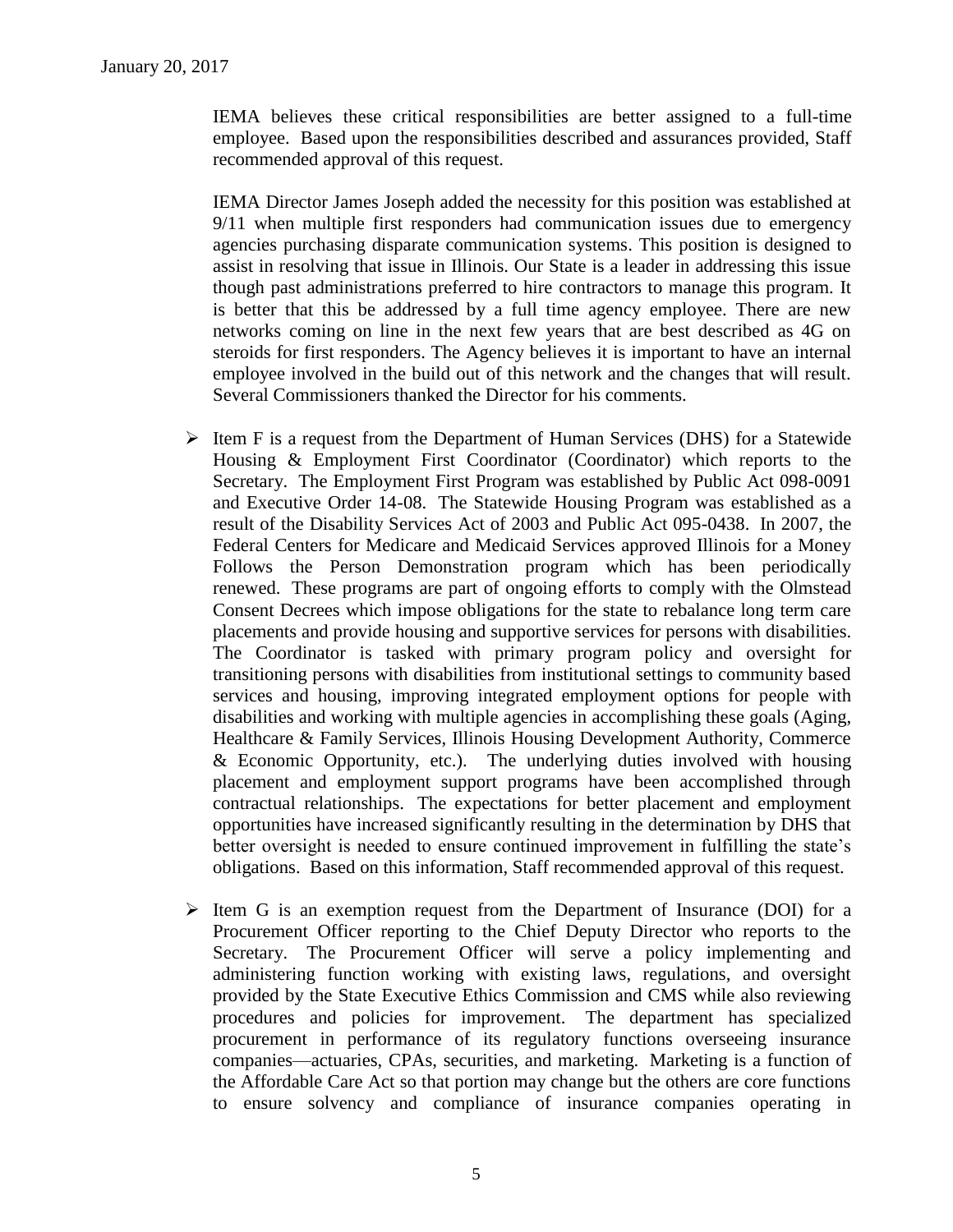Illinois. Based on the information provided, Staff recommended approval of this request.

Barb Call (DOI) indicated she concurred with the presentation. Executive Director Stralka added that while the Commission has historically approved Agency Purchasing Officer positions for exemption, Jane Ryan pointed out a good distinction in that there must be some independent procurement responsibility that the position exercises rather than simply place orders under a master contract. This position performs specialized procurement for the agency.

 $\triangleright$  Item H is a request is from the Illinois Arts Council for a Deputy Director of Programs. This position was rescinded in November 2016 due to a lengthy vacancy. This reinstates the exemption in anticipation of filling the position. The duties remain very similar to those originally approved for exemption in 2006 so continues to meet the qualifications for exemption. With the understanding the position will be filled shortly, Staff recommended approval of this request. Commissioner Cummings inquired if the agency has a candidate for this position. Romie Munoz responded that it does. Commissioner Cummings then inquired what the timeframe is for hiring this person. Romie Munoz responded that it is as soon as possible. Commissioner Krey then added that she was prepared to make the same inquiry and asked if this was absolute—"It's going to be filled?" Romie Munoz responded, "yes."

## **IT WAS MOVED BY COMMISSIONER URLACHER, SECONDED BY COMMISSIONER CUMMINGS, AND THE MOTION ADOPTED 5-0 TO GRANT THE EXEMPTION REQUESTS FOR THE FOLLOWING POSITIONS:**

- **C: Chief Disclosure Officer (DOR)**
- **D: Deputy Director, Office of Communication and Information (CMS)**
- **E: Statewide Interoperability Coordinator (Emergency Management)**
- **F: Statewide Housing Program and Employment First Coordinator (Human Services)**
- **G: Agency Procurement Officer (Insurance)**
- **H: Deputy Director, Programs (Arts Council)**

#### **The following 4d(3) exemption requests were granted on January 20, 2017:**

#### **C. Illinois Department of Revenue**

| <b>Position Number</b>  | 40070-25-00-000-20-01                          |
|-------------------------|------------------------------------------------|
| <b>Functional Title</b> | <b>Chief Disclosure Officer</b>                |
| Incumbent               | Vacant                                         |
| Supervisor              | Assistant Director who reports to the Director |
| Location                | <b>Sangamon County</b>                         |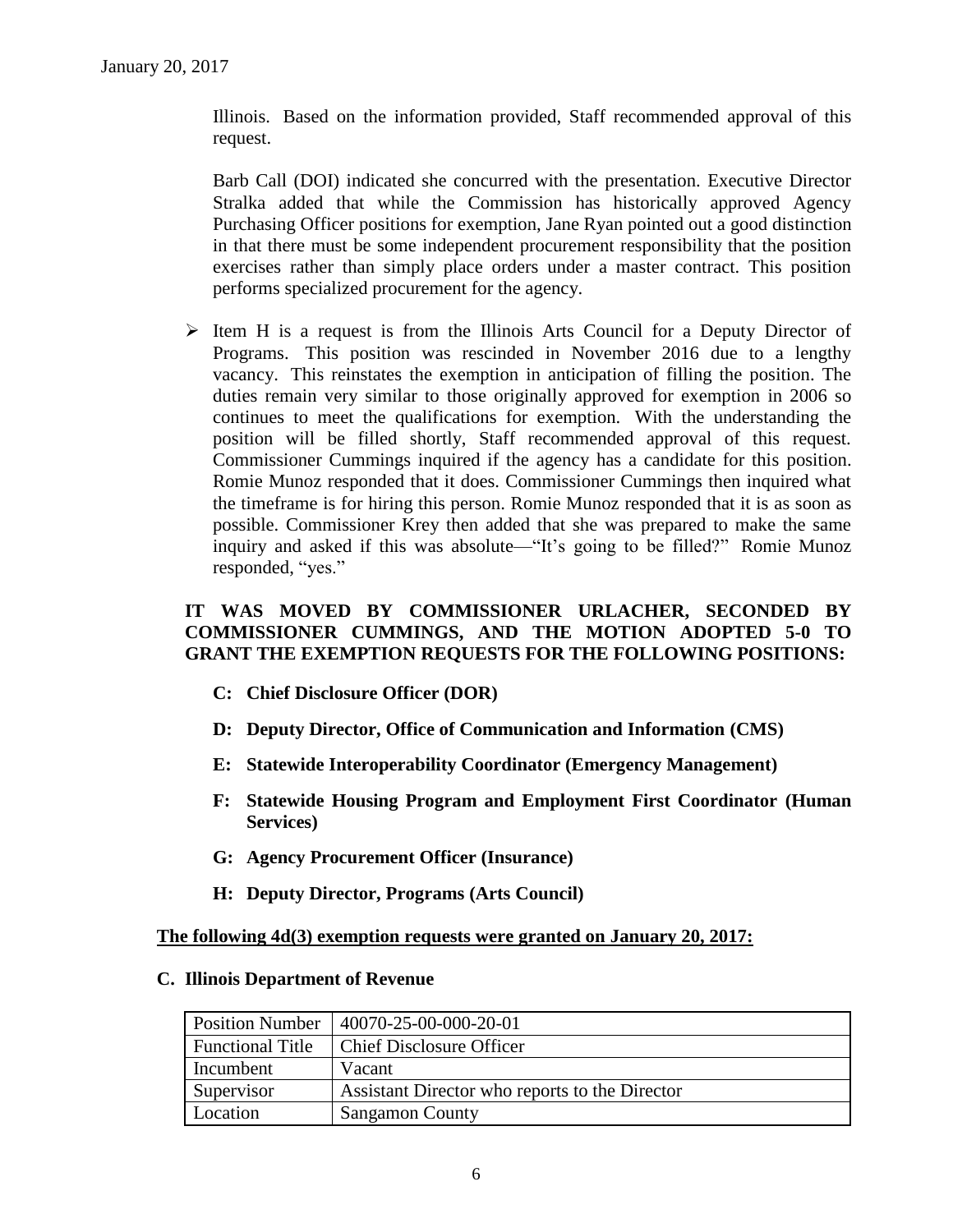## **D. Illinois Department of Central Management Services**

| <b>Position Number</b>  | 40070-37-80-000-00-01 (exemption rescinded effective 12/16/16) |
|-------------------------|----------------------------------------------------------------|
| <b>Functional Title</b> | Deputy Director, Office of Communication and Information       |
| Incumbent               | Vacant                                                         |
| Supervisor              | Chief Administrative Officer who reports to the Director       |
| Location                | <b>Cook County</b>                                             |

## **E. Illinois Department of Emergency Management Agency**

| <b>Position Number</b>  | 40070-50-17-000-70-01                         |
|-------------------------|-----------------------------------------------|
| <b>Functional Title</b> | Statewide Interoperability Coordinator (SWIC) |
| Incumbent               | Vacant                                        |
| Supervisor              | Director                                      |
| Location                | <b>Sangamon County</b>                        |

## **F. Illinois Department of Human Services**

| <b>Position Number</b>  | 40070-10-00-000-12-01                                      |
|-------------------------|------------------------------------------------------------|
| <b>Functional Title</b> | Statewide Housing Program and Employment First Coordinator |
| Incumbent               | Vacant                                                     |
| Supervisor              | Secretary                                                  |
| Location                | <b>Sangamon County</b>                                     |

## **G. Illinois Department of Insurance**

| <b>Position Number</b>  | 37015-14-15-100-00-01                             |
|-------------------------|---------------------------------------------------|
| <b>Functional Title</b> | <b>Agency Procurement Officer</b>                 |
| Incumbent               | Vacant                                            |
| Supervisor              | Chief Deputy Director who reports to the Director |
| Location                | <b>Sangamon County</b>                            |

## **H. Illinois Arts Council**

| <b>Position Number</b>  | 40070-50-90-200-00-01 (exemption rescinded 11/18/16) |
|-------------------------|------------------------------------------------------|
| <b>Functional Title</b> | Deputy Director, Programs                            |
| Incumbent               | Vacant                                               |
| Supervisor              | <b>Executive Director</b>                            |
| Location                | <b>Cook County</b>                                   |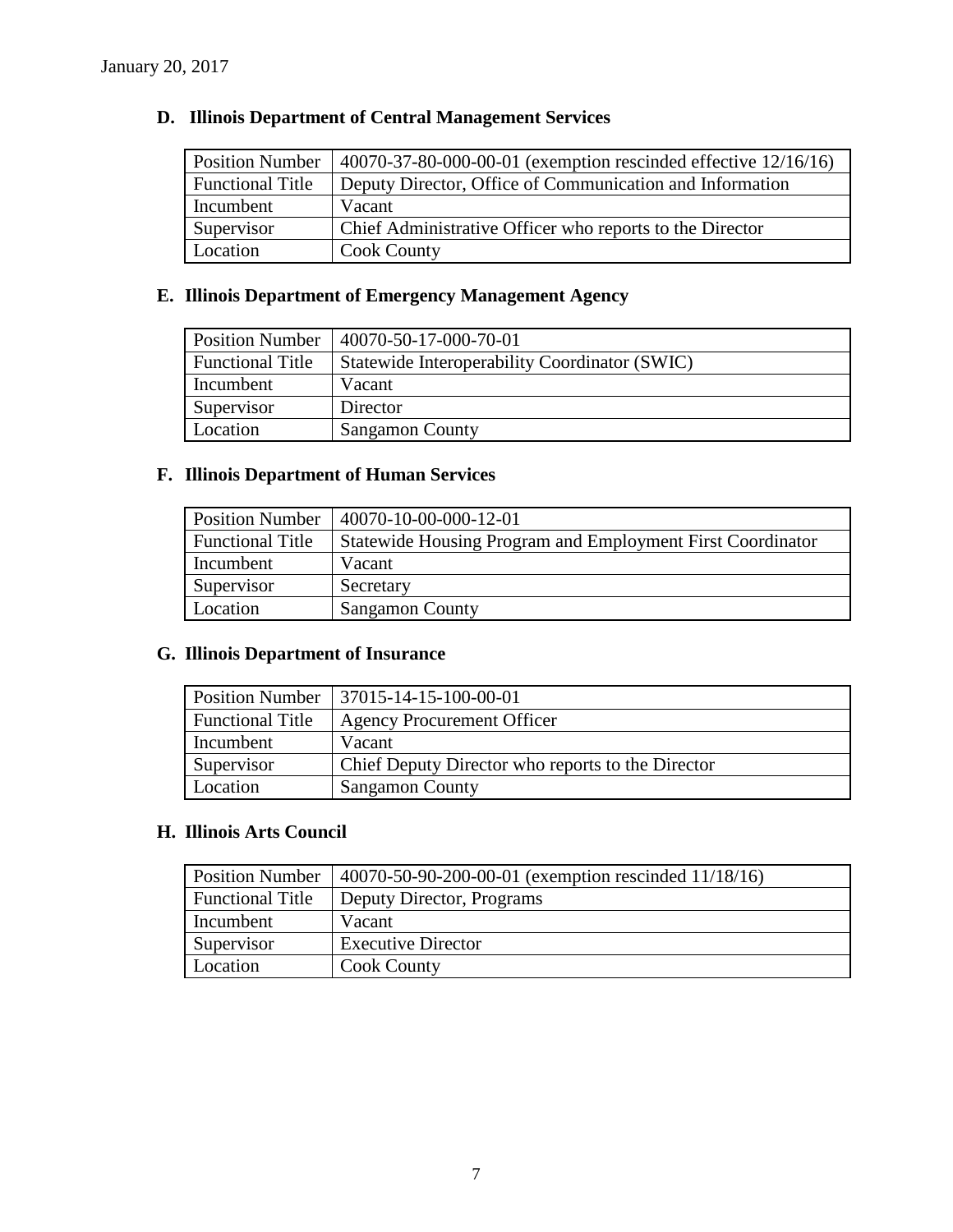#### V. CLASS SPECIFICATIONS

#### **A. Governing Rule – Section 1.45 Classification Plan**

The Commission will review the class specifications requiring Commission approval under the Classification Plan and will approve those that meet the requirements of the Personnel Code and Personnel Rules and conform to the following accepted principles of position classification:

- a) The specifications are descriptive of the work being done or that will be done;
- b) Identifiable differentials are set forth among classes that are sufficiently significant to permit the assignment of individual positions to the appropriate class;
- c) Reasonable career promotional opportunities are provided;
- d) The specifications provide a reasonable and valid basis for selection screening by merit examinations;
- e) All requirements of the positions are consistent with classes similar in difficulty, complexity and nature of work.

#### **B. None submitted.**

### **IT WAS MOVED BY COMMISSIONER KREY, SECONDED BY COMMISSIONER CUMMINGS, AND THE MOTION ADOPTED 5-0 TO DISAPPROVE ANY CLASS SPECIFICATIONS RECEIVED BY THE COMMISSION STAFF NOT CONTAINED IN THIS AGENDA TO ALLOW ADEQUATE STUDY.**

#### VI. PERSONNEL RULES

#### **A. Civil Service Commission Governing Rule – Section 1.310 Personnel Rules**

The Commission has power to disapprove new rules or amendments to existing rules submitted by the Director of Central Management Services. Such proposed new rules or amendments of existing rules submitted to the Commission shall be accompanied by a report of proceedings attending the prior public hearing required by law with respect to them. If the Commission does not disapprove new rules or any amendment to existing rules within 30 days following the receipt from the Director of Central Management Services, the new rules or amendments have the force and effect of law after filing by the Director with the Secretary of State.

#### **B. None submitted**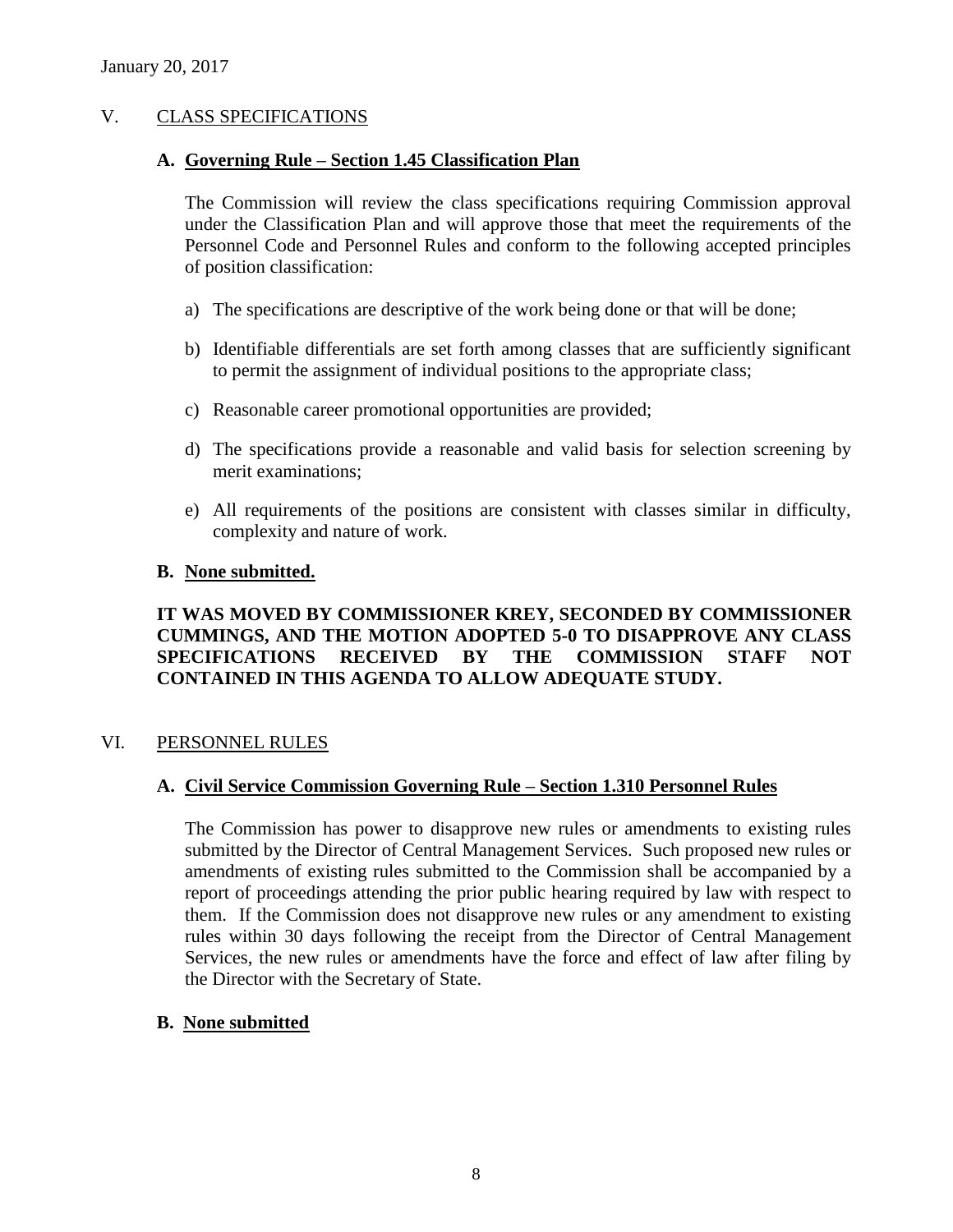## **IT WAS MOVED BY COMMISSIONER CUMMINGS, SECONDED BY COMMISSIONER URLACHER, AND THE MOTION ADOPTED 5-0 TO DISAPPROVE ANY AMENDMENTS TO PERSONNEL RULES RECEIVED BY THE COMMISSION STAFF BUT NOT CONTAINED IN THIS AGENDA TO ALLOW ADEQUATE STUDY.**

#### VII. MOTION TO CLOSE A PORTION OF THE MEETING

Executive Director Stralka informed the Commissioners that because there were no appeals on the closed session agenda, the Commissioners could pass on holding a closed session and just proceed with the regular open session so long as last month's closed session Minutes were approved. It was the consensus of the Commissioners to proceed in this manner.

## **IT WAS MOVED BY COMMISSIONER FINCH, SECONDED BY COMMISSIONER URLACHER, AND THE MOTION ADOPTED 5-0 TO APPROVE THE MINUTES OF THE CLOSED PORTION OF THE REGULAR MEETING HELD ON DECEMBER 16, 2016.**

#### VIII. NON-MERIT APPOINTMENT REPORT

Set forth below is the number of consecutive non-merit appointments made by each agency as reported by Central Management Services:

| <b>Agency</b>                                |                | $11/30/16$   12/31/16 | 12/31/15 |
|----------------------------------------------|----------------|-----------------------|----------|
| <b>Central Management Services</b>           | 0              |                       |          |
| <b>Children and Family Services</b>          | 0              | 0                     |          |
| <b>Emergency Management Agency</b>           | 0              |                       |          |
| <b>Employment Security</b>                   | 0              |                       |          |
| <b>Financial and Professional Regulation</b> | 0              |                       |          |
| Gaming Board                                 |                |                       |          |
| Guardianship and Advocacy Comm.              |                | $\mathbf 2$           |          |
| <b>Healthcare and Family Services</b>        |                | 0                     |          |
| <b>Human Services</b>                        | 9              | 4                     | 13       |
| Insurance                                    |                |                       |          |
| Juvenile Justice                             | 0              | 0                     |          |
| <b>Natural Resources</b>                     | 7              | 8                     | 18       |
| <b>State Fire Marshal</b>                    |                |                       |          |
| <b>State Retirement Systems</b>              | 0              | 2                     | 3        |
| Transportation                               | $\overline{2}$ |                       | 5        |
| Workers' Compensation Commission             |                |                       | 3        |
| <b>Totals</b>                                | 24             | 25                    |          |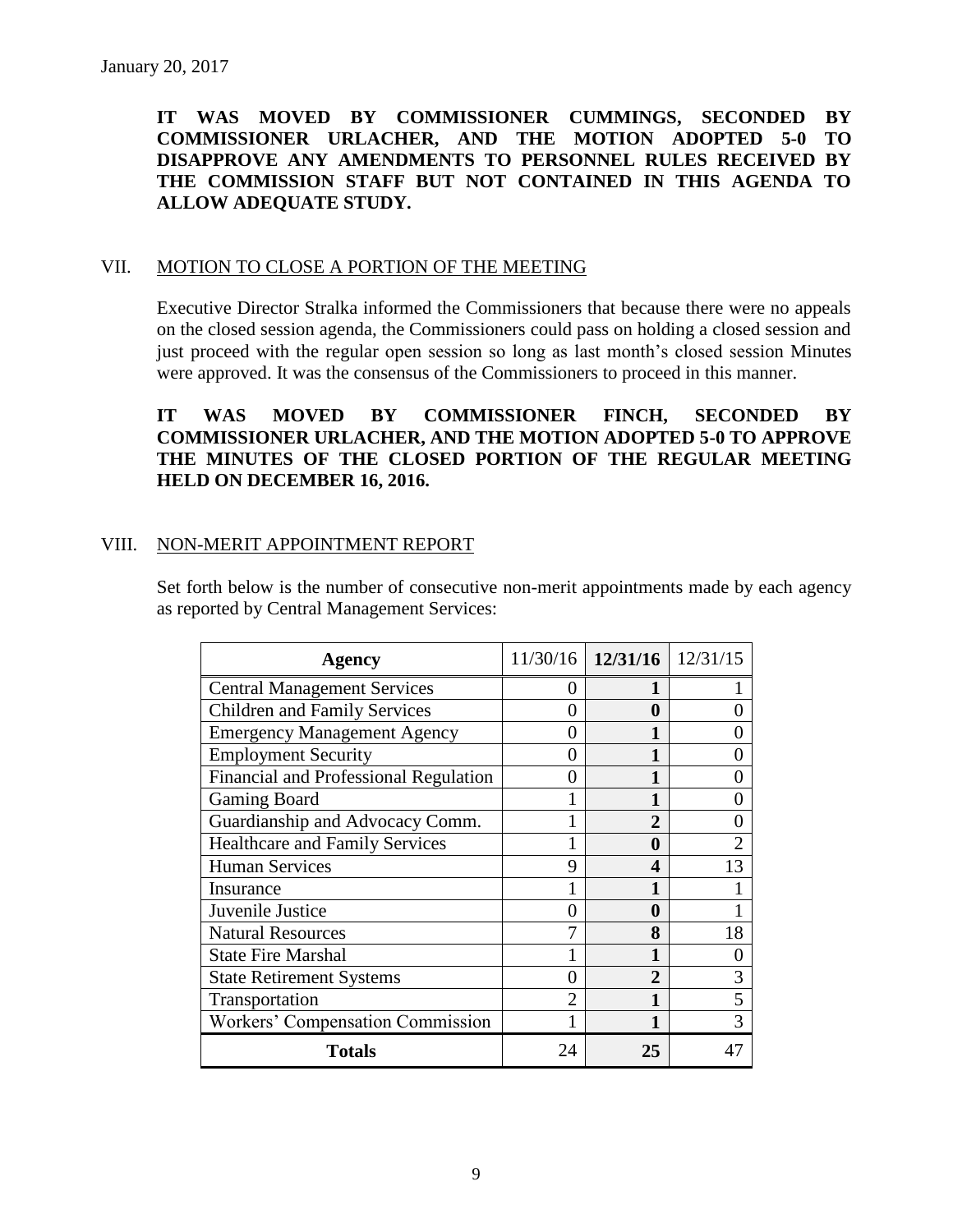### IX. STATUS OF RULES GRIEVANCES

Assistant Director Barris indicated that as of September 2016, CMS reported there were seven Rules Grievances filed during fiscal year 2016. CMS could not provide the number of Rules Grievances pending at any level within each agency as of June 30, 2016 because CMS doesn't have this information as it is within each agency. The number of Rules Grievances pending at  $4<sup>th</sup>$  level as of June 30, 2016 was 27. CMS reported that two grievances have been filed since September 2016. CMS has not scheduled any hearings for any of the grievances as no employee has pursued their grievance. CMS is working on a revision to the rule allowing for an expedited grievance process.

Executive Director Stralka and Jane Ryan both added their experiences with these Rules Grievances. There were a number of questions from all the Commissioners about the typical subject matter and procedures for processing Rules Grievances right up to resolution. Staff noted that it has been a number of years since CMS has even conducted a Fourth Level grievance hearing. There is a concern that these employees are not having their grievances addressed in a timely manner. Additional discussion in which all the Commissioners participated was held about steps that can be taken to ensure that Rules Grievances are being addressed in accordance with the Personnel Rules. It was the consensus of the Commissioners that the Chairman and Executive Director would meet with the Director of CMS to review this matter further.

#### X. STAFF REPORT

Executive Director Stralka reported that:

 $\triangleright$  Thanks to the efforts of the Chairman, it is the plan that all future monthly meetings will be conducted by interactive video conference and become a regular practice. The use of these particular video conference facilities is just for this meeting. It is hoped that by the February meeting, the Commission will be able to conduct its meeting by interactive video conference from both its Chicago and Springfield offices. Equipment is being delivered and training is scheduled to occur on February 3 which will give the Commission this capability. He will provide further information after that date. If successful, there will be no need to travel to other than one of the Commission's offices for the monthly meeting. This should provide a savings to the State in travel expenditures. This will also change the way the closed session meeting record will be maintained. Going forward, a copy of the interactive video conference will be maintained rather than just an audio recording. Another issue he raised was utilizing the conference call feature to allow agency representatives to continue to participate in that manner or, if the Commissioners preferred, agency representatives could simply appear at either the Chicago or Springfield office. After additional discussion on the use of interactive video conference occurred, it was agreed that further information would be provided to the Commissioners after February 3.